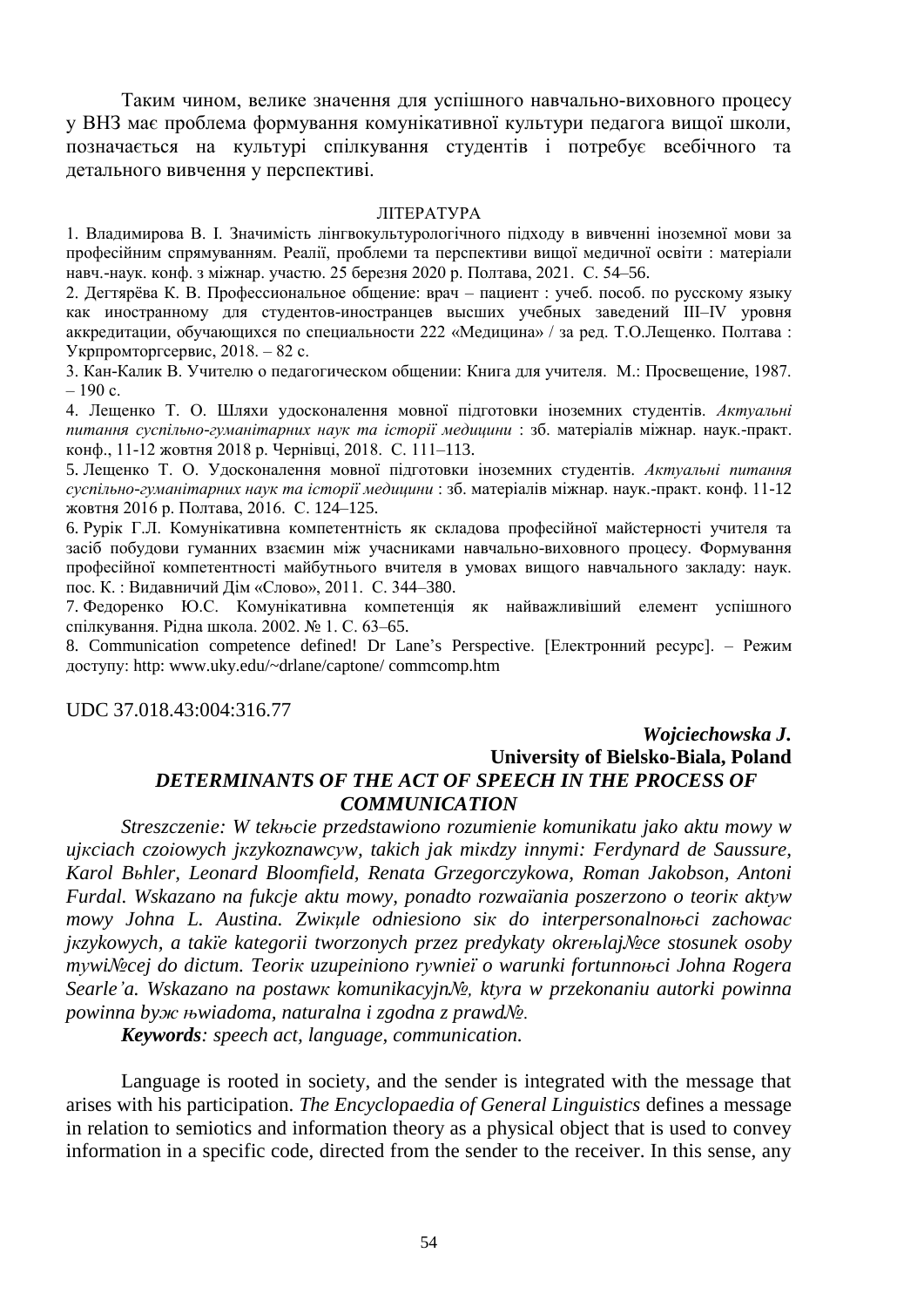text of natural language is a message<sup>19</sup>. The specific language user in a given situation becomes part of the speech act as the sender of the message. Ferdinand de Saussure emphasized in his publications the individual character of the act of speech. He listed the basic elements, which included: the speaker, the listener, the concept and the corresponding acoustic image that exists in the speaker's brain, the physiological process that takes place in the speaking person, the essence of which is to convey to the phonating organs an impulse corresponding to the image in question, sound waves flowing from the mouth of the speaker to the ears of the listener, the transmission of the acoustic image from the ears to the brain of the listener, and the mental association of the image in the mind of the listener with the concept that suits  $\lim^{20}$ . De Saussure emphasized that the roles of the speaker and the listener are / may be alternating, while the sound image is not identical to the sound, but has a psychological character similar to the concept.

Karl Bьhler regarded the speech act as a one-off event, as a concrete image of individual speaking, and he understood it as a creation, more abstract than speaking as an individual activity. K. Bьhler analysed the speech act from four perspectives defined by two criteria. These include subjectivism and formalization as a refinement of the degree of abstraction. The combination of these two directives gives rise to the so-called speech phenomena:

 linguistic action - is subjective and arises at a lower level of formalization;

 speech act - is subjective and arises at a higher level of formalization;

 linguistic work - understood as a linguistic work of a non-subjective nature, it is created at a lower level of formalization;

 language system - non-subjective, arises at a higher level of formalization<sup>21</sup>.

The classification created by K. Bьhler allowed him to distinguish three basic functions of the language: the representative function, the expressive one and the impressionistic one.

K. Bьhler's theory gave foundations to later considerations. The American linguist, Leonard Bloomfield, described the expression as a reaction to a stimulus of a linguistic or extra-linguistic nature. As he claimed, the stimulus may be the speaker's utterance itself, which directly affects the listener. The listener may react to this statement with a specific action - depending on the intention of the speaker. On this basis, Charles Carpenter Fries made an attempt to create a classification of utterances based on the criterion of the type of reaction / action to the speaker's utterance. According to *the Encyclopaedia of General Linguistics*, Fries pointed out:

statements followed by verbal reaction - questions;

 terminations followed by a reaction in the form of actions - requests, orders;

 utterances accompanied by short vocal cues that show the listener's interest - ta, uh, aha $^{22}$ .

**.** 

<sup>19</sup> *Encyklopedia jкzykoznawstwa ogуlnego*, K. Polaсski red., Zakіad Narodowy im. Ossoliсskich – Wydawnictwo, Wrocіaw 2003, p. 307.

 $20$  Ibidem, p. 27.

 $21$  Ibidem, p. 27

<sup>22</sup> Ibidem, p. 27.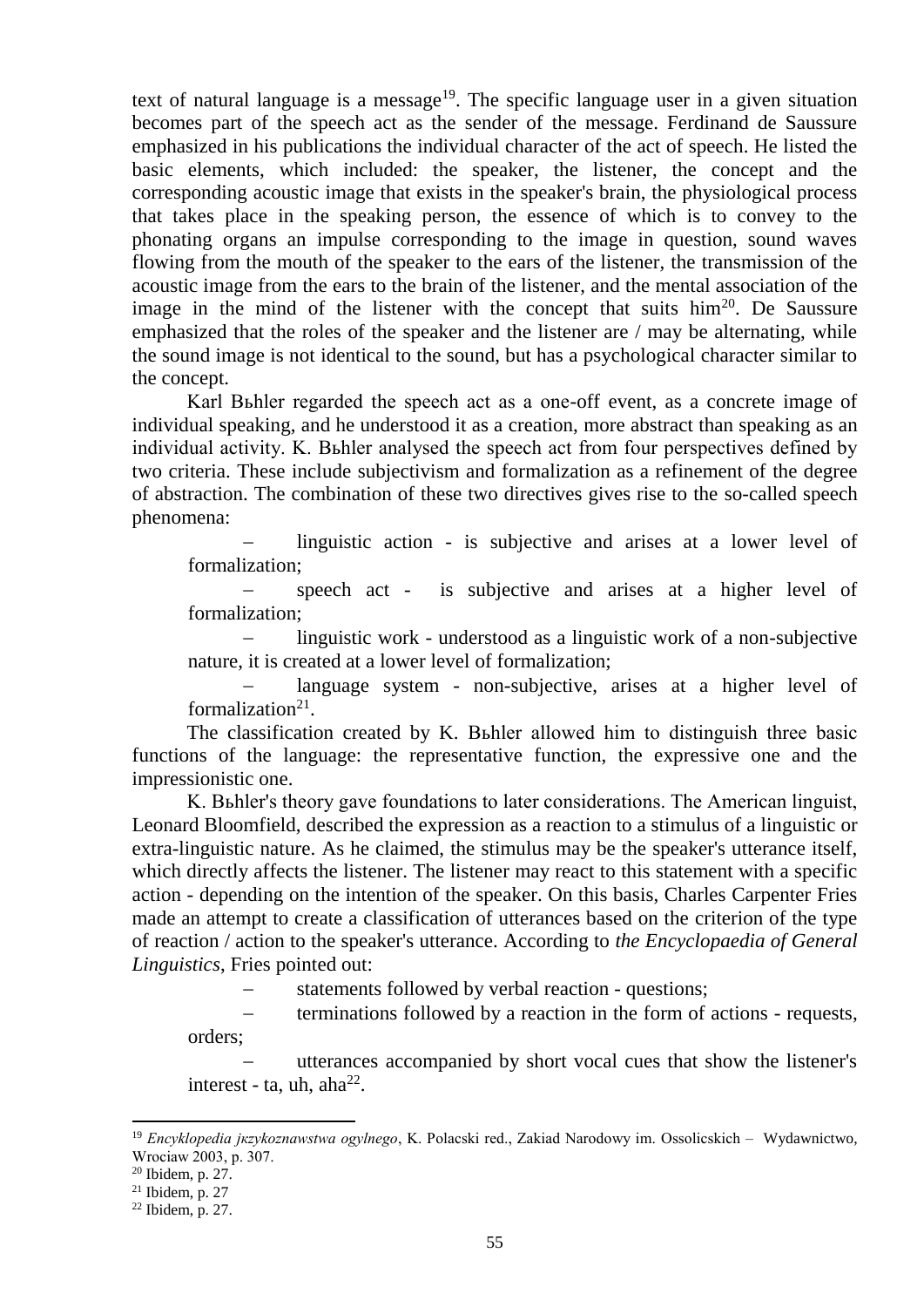The described achievements became the basis for further linguistic analyses. Roman Jakobson modified the model created by K. Bьhler. The extension of the existing theory consisted in distinguishing the following elements: the sender, recipient, message, code, communication channel (which in R. Jakobson's terminology is contact), and context. Such a scheme allowed to indicate and name the following functions:

 denotative - it is a cognitive, referential function focused on the context that creates reality;

emotive - otherwise expressive function focusing on the sender;

 conative - an impressionistic function focused on the recipient, expressed by *vocativ* and *imperativ*;

 factual - focused on the channel of communication, on maintaining contact, supported by various types of linguistic means;

 metalinguistic - a code-oriented function, supported by phrases that create statements that ask the meaning or explain the meanings;

- poetic - a function aimed at the message itself and its aesthetics<sup>23</sup>.

The scheme created by Roman Jakobson has been criticized. As noted by Renata Grzegorczykowa<sup>24</sup>, it contained ambiguities and imprecisions pointed out by Janusz Lalewicz and Antoni Furdal. The most important counterarguments included:

 disagreement with Jakobson's statement that each of the six elements of the speech act performs a different function of language. A. Furdal decided that the function is performed by a sign - a message in relation to the element that cocreates the speech act;

 the equality made by Jakobson between code, contact, message and reality representing the object to which the message referred was not accepted;

 the legitimacy of the emotive and conative functions in relation to the sender was questioned;

 the term "context", suggesting a reference to the reality surrounding the speech act, was found inadequate, and the utterance may refer to a reality that is distant to it in various ways<sup>25</sup>.

The speech act, as stated above, is the basic unit of a complex communication process. It may have a different nature - depending on the type of elements that co-create it, including the given situation in which it arises. John Langshaw Austin's speech act theory tried to explain the interpersonal nature of linguistic behaviour, and established categories formed by predicates determining the speaker's relationship to the dictum<sup>26</sup> the subject of research. J.L.Austin distinguished between constative utterances and performative utterances. He argued that a man, by delivering a specific utterance, can perform several acts of speech at the same time. The theory of illocution is a general theory of speech acts which J.L.Austin called the theory of the illocutionary force of language. According to the author, to say something is always to do something. In light of this reasoning, words perform certain actions as follows:

say something is the same thing as do something - localization act;

 $\overline{a}$ 

<sup>23</sup> Ibidem, p. 28.

<sup>24</sup> R. Grzegorczykowa, *Problem funkcji jкzyka i tekstu w њwietle teorii aktуw mowy*, in: Funkcje jкzyka i wypowiedzi, ed. J. Bartmiсski, R. Grzegorczykowa, Wiedza o Kulturze, Wrocіaw 1991, p. 11-28.

<sup>25</sup> R. Grzegorczykowa, *Problem funkcji jкzyka i tekstu w њwietle teorii aktуw mowy*, in: *Funkcje jкzyka i wypowiedzi*, ed. J. Bartmiсski, R. Grzegorczykowa, Wiedza o Kulturze, Wrocіaw 1991, p. 13-14.

<sup>26</sup> *Encyklopedia jкzykoznawstwa ogуlnego*, K. Polaсski red., Zakіad Narodowy im. Ossoliсskich – Wydawnictwo, Wrocіaw 2003, p. 28, 371.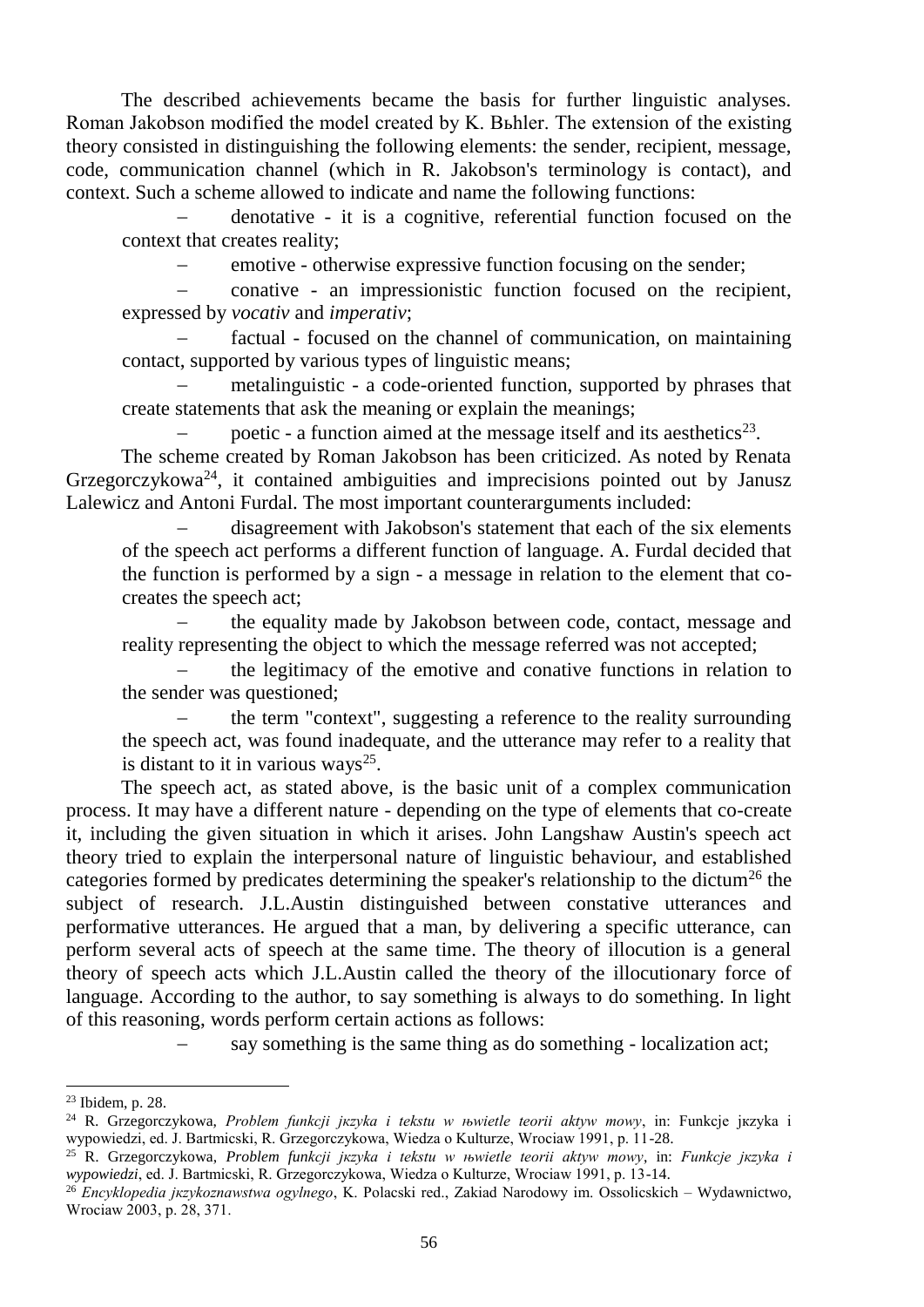by saying something, we are doing something else when we perform a locution act - an illocutionary act;

 by saying something while performing the illocutionary act, we do something else - the perlocutionary  $act^{27}$ .

 J. L. Austin formulated felicity conditions for the speech acts which presuppose:

 existence of a conventional procedure detailing the circumstances appropriate to a given situation, including the competence of the persons taking part in a given speech act;

correct and complete performance of the procedure;

 the procedure must be accompanied by specific thoughts, feelings and intentions attributed to those involved $28$ .

The continuator of J.L.Austin's theory is John Roger Searle, who clarified the terms of the felicity conditions as follows:

 the propositional meaning of a statement must result from the syntactic structure and lexical composition;

 the preconditions for the speech act presuppose that the person making the speech act must have the right to do so, and that the speech act itself must be set in appropriate circumstances;

 the honesty condition refers to the person making an act of speech, who must do it honestly;

 the significance condition assumes that the person making the speech act must have the intention of informing the listener or listeners about the illocutionary force of the utterance<sup>29</sup>.

As can be seen from the above description, each speech act is conditioned by strict requirements, the occurrence of which, together with the force and intensity assigned to them, determines its dimension - happiness and accomplishment through action<sup>30</sup>. The information contained in the act travels from the sender to the receiver, after which the roles may or may not be changed. Symbols contained in utterances acquire meaning in the interaction with the receiver depending on the situational context, which is the basis of the verification process<sup>31</sup>. Each speech act exists primarily because of the sender, with the other components described in detail above also playing an important role. The sender, as the source of the message, adopts a **communicative attitude**, the dimension and nature of which depend on the context determined by the conditions of the reality in which the sender himself is located. I define '**communicative attitude'** as a conscious, controlled and / or spontaneous choice of the verbal and / or non-verbal behaviour of the speaker, conditioned by his knowledge, experience, conviction and will, as well as the circumstances that build the situational context. The posture in the text also includes non-

**.** 

<sup>27</sup> M. Hempoliсski, *Brytyjska filozofia analityczna*, Wiedza Powszechna, Warszawa 1974.

<sup>28</sup> *Encyklopedia jкzykoznawstwa ogуlnego*, red. K. Polaсski, Zakіad Narodowy im. Ossoliсskich – Wydawnictwo, Wrocіaw 2003, p. 28.

<sup>29</sup> Ibidem, p. 28.

<sup>&</sup>lt;sup>30</sup> The felicity of speech acts is particularly important in the process of shaping children's communicative competences, because due to the efficient use of language, the child establishes communication with the societies it enters., compare: E. Kochanowska, *Przekonania nauczycieli o potencjale uczenia siк dziecka w mіodszym wieku szkolnym*, in: *[Dziecko w sytuacjach uczenia siк:](http://bibliografia.ath.bielsko.pl/cgi-bin/expertus3.cgi) codziennoњж w poznawaniu њwiata i siebie*, ed. J. Malinowska, E. Jezierska-Wiejak, Wrocіaw, Instytut Pedagogiki Uniwersytetu Wrocіawskiego, 2017, p. 169.

<sup>31</sup> Morska L., *Digital Identity Construction: Challenges and Pedagogical Implications. Human Studies. Series of Pedagogy*, 10/42, p. 28